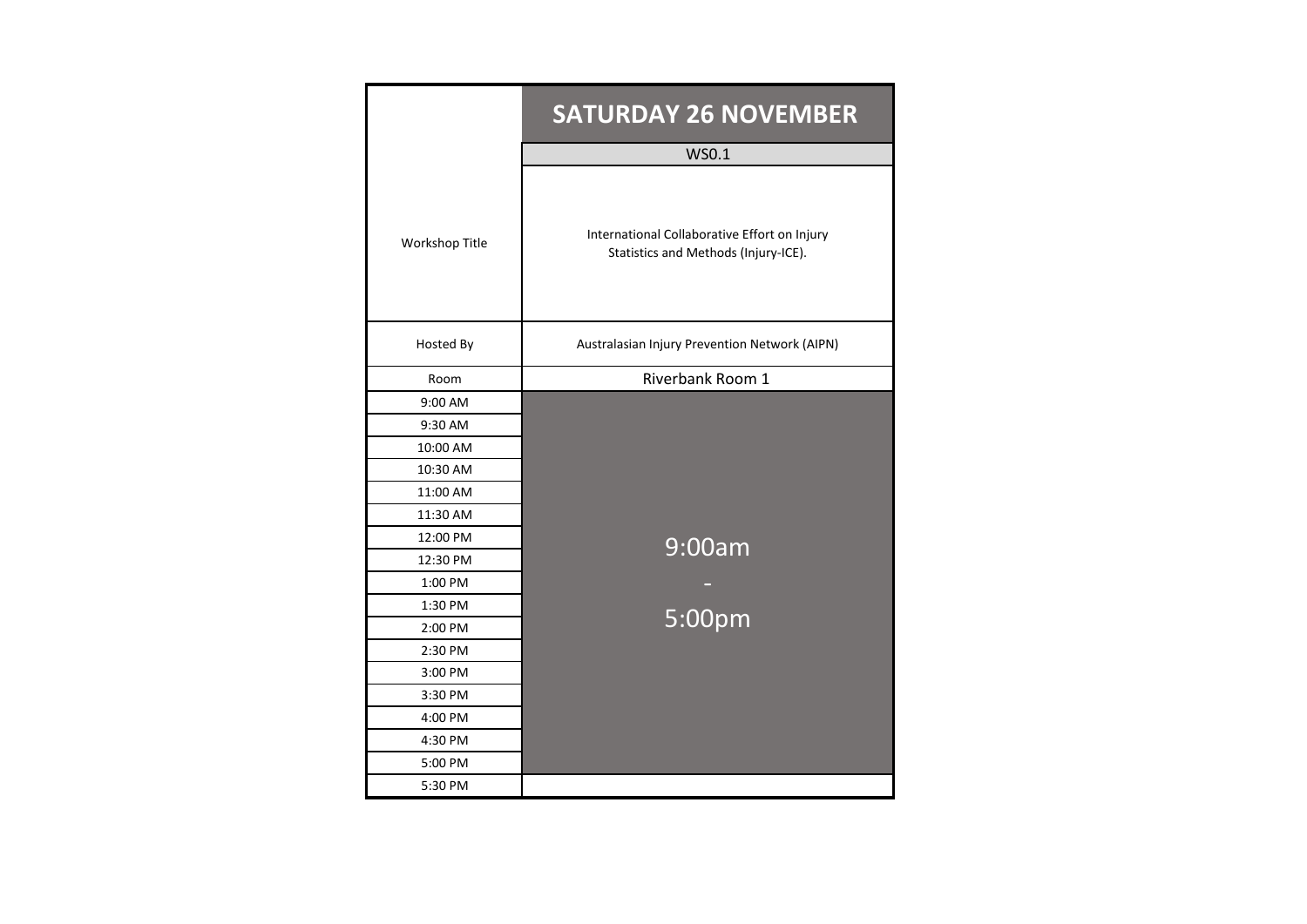|                    | <b>SUNDAY 27 NOVEMBER</b>         |                                            |                          |                                                            |                                                                                                                                               |                                                                                                                     |                                                                                    |                                                                                                                                                                                |                                                                                                                                                      |                                         |                                                                                                      |                                                                                                      |
|--------------------|-----------------------------------|--------------------------------------------|--------------------------|------------------------------------------------------------|-----------------------------------------------------------------------------------------------------------------------------------------------|---------------------------------------------------------------------------------------------------------------------|------------------------------------------------------------------------------------|--------------------------------------------------------------------------------------------------------------------------------------------------------------------------------|------------------------------------------------------------------------------------------------------------------------------------------------------|-----------------------------------------|------------------------------------------------------------------------------------------------------|------------------------------------------------------------------------------------------------------|
|                    |                                   |                                            |                          | WS1.1                                                      | WS1.2                                                                                                                                         | WS1.3                                                                                                               | WS1.4                                                                              | WS1.5                                                                                                                                                                          | WS1.6                                                                                                                                                | WS1.7                                   | <b>WS1.8</b>                                                                                         | WS0.1 cont                                                                                           |
|                    | Workshop Title ECR Meet and Greet | ECR - Mental Health &<br><b>Well Being</b> | <b>LMIC Master Class</b> | Global Road Safety<br>Leadership Course<br>Alumni Workshop | Child Safety<br>Workshop -<br>Commit to Act-<br>Reconnecting,<br>reinvigorating and<br>reimaging Child and<br>adolescent injury<br>prevention | Evaluation of<br>Community-Based<br>Injury Control<br>Interventions: Study<br>designed and analysis<br>alternatives | Safety Culture: the<br>past is required for the<br>present to create the<br>future | The 3 E (Education,<br>Engineering,<br>Enforcement)<br>approach to 20<br>(Ophthalmological,<br>Orthopaedic) of<br>paediatric trauma to<br>achieve the I (Injury<br>prevention) | <b>Strengthening Road</b><br>traffic injury statistics:<br>Addressing<br>discrepancies in<br>official statistics and<br>global statistical<br>models | E-scooters: keeping<br>communities safe | Fall prevention in<br>older Adults: Evidence<br>update and working<br>together for greater<br>impact | International<br>Collaborative Effort on<br>Injury<br><b>Statistics and Methods</b><br>(Injury-ICE). |
| Hosted By          |                                   |                                            |                          | Johns Hopkins<br>International Injury<br>Research Unit     | Safe Kids Worldwide<br>and UNICEF                                                                                                             | <b>McMaster University</b>                                                                                          | International Safe<br>Communities<br>Certifying Centre                             | All India Institute of<br><b>Medical Sciences</b><br>(AllMS) Deoghar                                                                                                           | University of Chicago                                                                                                                                | Jamieson Trauma<br>Institute            | University of Sydney                                                                                 | Australasian Injury<br><b>Prevention Network</b><br>(AIPN)                                           |
| Room               | Room TBC                          | Room TBC                                   | Room TBC                 | Room TBC                                                   | Room TBC                                                                                                                                      | Room TBC                                                                                                            | Room TBC                                                                           | Room TBC                                                                                                                                                                       | Room TBC                                                                                                                                             | Room TBC                                | Room TBC                                                                                             | Room TBC                                                                                             |
| 9:00 AM            |                                   |                                            |                          |                                                            |                                                                                                                                               |                                                                                                                     |                                                                                    |                                                                                                                                                                                | 9:00AM                                                                                                                                               |                                         |                                                                                                      |                                                                                                      |
| 9:30 AM            |                                   |                                            |                          |                                                            |                                                                                                                                               |                                                                                                                     |                                                                                    |                                                                                                                                                                                |                                                                                                                                                      |                                         |                                                                                                      |                                                                                                      |
| 10:00 AM           |                                   |                                            |                          |                                                            |                                                                                                                                               |                                                                                                                     |                                                                                    |                                                                                                                                                                                | 10:30AM                                                                                                                                              |                                         |                                                                                                      |                                                                                                      |
| 10:30 AM           |                                   |                                            |                          |                                                            |                                                                                                                                               |                                                                                                                     |                                                                                    |                                                                                                                                                                                |                                                                                                                                                      |                                         |                                                                                                      |                                                                                                      |
| 11:00 AM           | 11:00AM                           |                                            |                          |                                                            |                                                                                                                                               |                                                                                                                     |                                                                                    |                                                                                                                                                                                |                                                                                                                                                      |                                         |                                                                                                      |                                                                                                      |
| 11:30 AM           |                                   |                                            |                          |                                                            |                                                                                                                                               |                                                                                                                     |                                                                                    |                                                                                                                                                                                |                                                                                                                                                      |                                         |                                                                                                      |                                                                                                      |
| 12:00 PM           | 12:30PM                           |                                            |                          |                                                            | 9:00AM                                                                                                                                        | 9:00AM                                                                                                              |                                                                                    | 9:00AM                                                                                                                                                                         |                                                                                                                                                      |                                         |                                                                                                      | 9:00AM                                                                                               |
| 12:30 PM           |                                   |                                            |                          |                                                            |                                                                                                                                               |                                                                                                                     |                                                                                    |                                                                                                                                                                                |                                                                                                                                                      |                                         |                                                                                                      |                                                                                                      |
| 1:00 PM            |                                   |                                            |                          |                                                            |                                                                                                                                               |                                                                                                                     |                                                                                    |                                                                                                                                                                                |                                                                                                                                                      |                                         |                                                                                                      |                                                                                                      |
| 1:30 PM            |                                   | 1:30PM                                     |                          |                                                            | 5:00PM                                                                                                                                        | 5:00PM                                                                                                              |                                                                                    | 5:00PM                                                                                                                                                                         |                                                                                                                                                      |                                         |                                                                                                      | 5:00PM                                                                                               |
| 2:00 PM<br>2:30 PM |                                   |                                            |                          |                                                            |                                                                                                                                               |                                                                                                                     |                                                                                    |                                                                                                                                                                                |                                                                                                                                                      |                                         |                                                                                                      |                                                                                                      |
| 3:00 PM            |                                   | 3:00PM                                     | 1:30PM                   | 1:30PM                                                     |                                                                                                                                               |                                                                                                                     |                                                                                    |                                                                                                                                                                                |                                                                                                                                                      |                                         | 1:30PM                                                                                               |                                                                                                      |
| 3:30 PM            |                                   |                                            |                          |                                                            |                                                                                                                                               |                                                                                                                     |                                                                                    |                                                                                                                                                                                |                                                                                                                                                      |                                         |                                                                                                      |                                                                                                      |
| 4:00 PM            |                                   |                                            | 5:00PM                   | 5:00PM                                                     |                                                                                                                                               |                                                                                                                     | 3:30PM                                                                             |                                                                                                                                                                                |                                                                                                                                                      | 3:30PM                                  | 5:00PM                                                                                               |                                                                                                      |
| 4:30 PM            |                                   |                                            |                          |                                                            |                                                                                                                                               |                                                                                                                     |                                                                                    |                                                                                                                                                                                |                                                                                                                                                      |                                         |                                                                                                      |                                                                                                      |
| 5:00 PM            |                                   |                                            |                          |                                                            |                                                                                                                                               |                                                                                                                     | 5:00PM                                                                             |                                                                                                                                                                                |                                                                                                                                                      | 5:00PM                                  |                                                                                                      |                                                                                                      |
| 5:30 PM            |                                   |                                            |                          |                                                            |                                                                                                                                               |                                                                                                                     | <b>Bloomberg Philanthropy Welcome Reception</b>                                    |                                                                                                                                                                                |                                                                                                                                                      |                                         |                                                                                                      |                                                                                                      |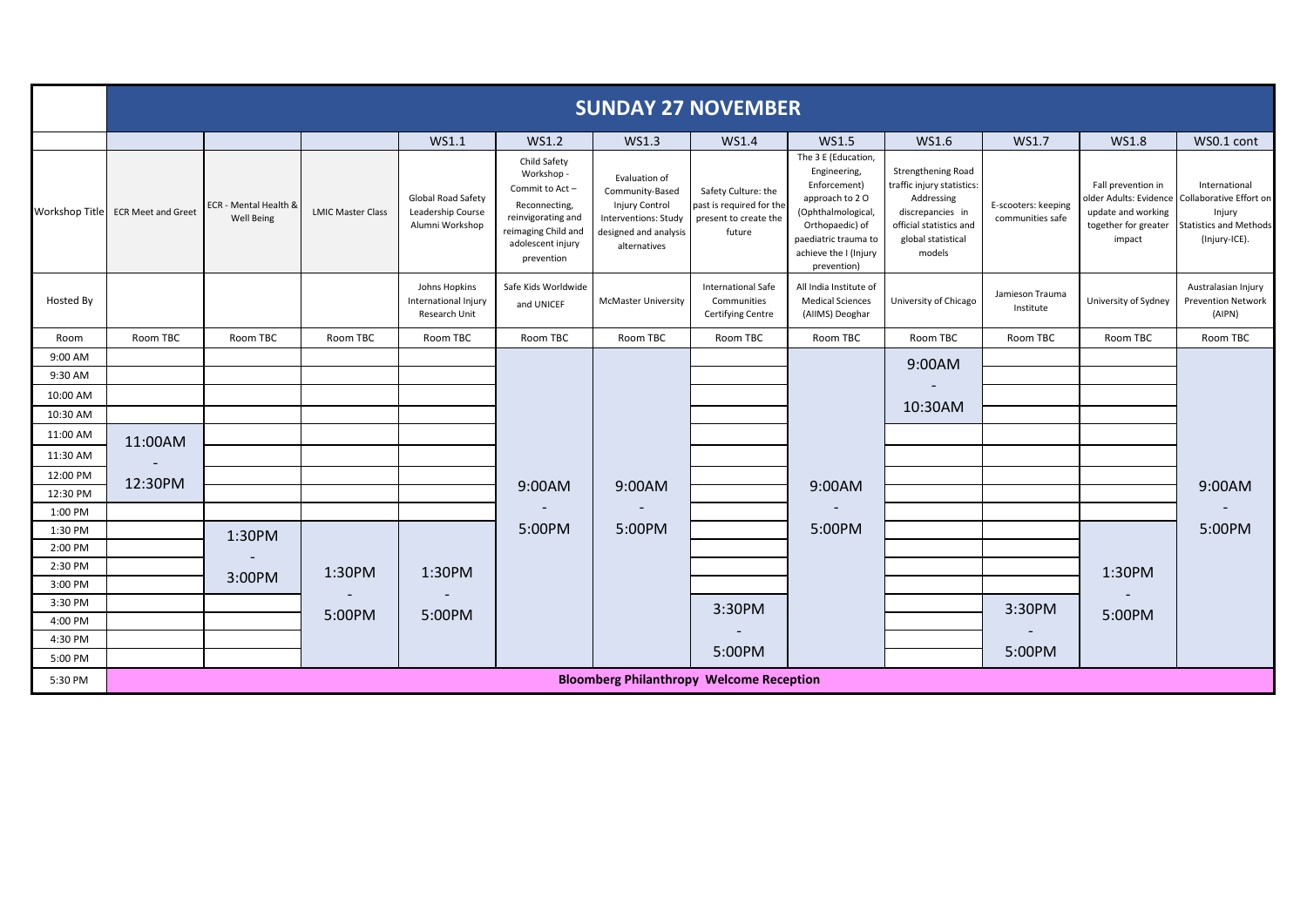|                       | <b>MONDAY 28 NOVEMBER</b>                                    |                                                                   |                                                                                                  |                                                        |                                                                                                                                              |                                                                                                    |                                                                                  |  |  |  |  |
|-----------------------|--------------------------------------------------------------|-------------------------------------------------------------------|--------------------------------------------------------------------------------------------------|--------------------------------------------------------|----------------------------------------------------------------------------------------------------------------------------------------------|----------------------------------------------------------------------------------------------------|----------------------------------------------------------------------------------|--|--|--|--|
|                       | WS2.1<br><b>WS2.2</b><br><b>WS2.3</b>                        |                                                                   | WS2.6<br><b>WS2.4</b>                                                                            |                                                        | <b>WS2.7</b>                                                                                                                                 | <b>WS2.8</b>                                                                                       |                                                                                  |  |  |  |  |
| <b>Workshop Title</b> | <b>Burns Aboriginal and Torres</b><br>Strait Islanders (TBC) | Policy change in Latin America<br>Lessons in road safety advocacy | A practical approach to improve<br>investigations and identify<br>systemic organisational issues | Role of Road Safety Policy<br>Advocacy in Saving Lives | Conducting safer roads to school<br>programmes during COVID:<br>Some lessons learnt from the<br><b>Botnar Child Road Safety</b><br>Challenge | Falls prevention for all thru fun<br>and facts: Slacklining and<br><b>Eastern Martial Exercise</b> | <b>Effective and Sustainable</b><br><b>Strategies for Drowning</b><br>Prevention |  |  |  |  |
| Hosted By             |                                                              | Global Health Advocacy Incubator<br>(GHAI)                        | <b>Investigations Differently</b>                                                                | Global Road Safety Partnership                         | The George Institute for Global<br>Health and The Global Road Safety<br>Partnership                                                          | Advise Rehab                                                                                       | Johns Hopkins Bloomberg School of<br>Public Health                               |  |  |  |  |
| Room                  | Room TBC                                                     | Room TBC                                                          | Room TBC                                                                                         | Room TBC                                               | Room TBC                                                                                                                                     | Room TBC                                                                                           | Room TBC                                                                         |  |  |  |  |
| 9:00 AM               |                                                              |                                                                   |                                                                                                  |                                                        |                                                                                                                                              |                                                                                                    |                                                                                  |  |  |  |  |
| 9:30 AM               |                                                              |                                                                   |                                                                                                  |                                                        |                                                                                                                                              |                                                                                                    |                                                                                  |  |  |  |  |
| 10:00 AM              |                                                              |                                                                   |                                                                                                  |                                                        |                                                                                                                                              |                                                                                                    |                                                                                  |  |  |  |  |
| 10:30 AM              |                                                              |                                                                   |                                                                                                  |                                                        |                                                                                                                                              |                                                                                                    |                                                                                  |  |  |  |  |
| 11:00 AM              |                                                              |                                                                   |                                                                                                  |                                                        |                                                                                                                                              |                                                                                                    |                                                                                  |  |  |  |  |
| 11:30 AM              |                                                              |                                                                   |                                                                                                  |                                                        |                                                                                                                                              |                                                                                                    |                                                                                  |  |  |  |  |
| 12:00 PM              |                                                              |                                                                   |                                                                                                  |                                                        |                                                                                                                                              |                                                                                                    |                                                                                  |  |  |  |  |
| 12:30 PM              |                                                              |                                                                   |                                                                                                  |                                                        |                                                                                                                                              |                                                                                                    |                                                                                  |  |  |  |  |
| 1:00 PM               |                                                              |                                                                   |                                                                                                  |                                                        |                                                                                                                                              |                                                                                                    |                                                                                  |  |  |  |  |
| 1:30 PM               |                                                              |                                                                   |                                                                                                  |                                                        |                                                                                                                                              |                                                                                                    |                                                                                  |  |  |  |  |
| 2:00 PM               | 2:00PM                                                       | 2:00PM                                                            | 2:00PM                                                                                           |                                                        |                                                                                                                                              |                                                                                                    |                                                                                  |  |  |  |  |
| 2:30 PM               |                                                              |                                                                   |                                                                                                  |                                                        |                                                                                                                                              |                                                                                                    |                                                                                  |  |  |  |  |
| 3:00 PM               | 3:30PM                                                       | 3:30PM                                                            | 3:30PM                                                                                           |                                                        |                                                                                                                                              |                                                                                                    |                                                                                  |  |  |  |  |
| 3:30 PM               |                                                              |                                                                   |                                                                                                  |                                                        |                                                                                                                                              |                                                                                                    |                                                                                  |  |  |  |  |
| 4:00 PM               |                                                              |                                                                   |                                                                                                  | 4:00PM                                                 | 4:00PM                                                                                                                                       | 4:00PM                                                                                             | 4:00PM                                                                           |  |  |  |  |
| 4:30 PM               |                                                              |                                                                   |                                                                                                  |                                                        |                                                                                                                                              |                                                                                                    |                                                                                  |  |  |  |  |
| 5:00 PM               |                                                              |                                                                   |                                                                                                  | 5:30PM                                                 | 5:30PM                                                                                                                                       | 5:30PM                                                                                             | 5:30PM                                                                           |  |  |  |  |
| 5:30 PM               |                                                              |                                                                   |                                                                                                  |                                                        |                                                                                                                                              |                                                                                                    |                                                                                  |  |  |  |  |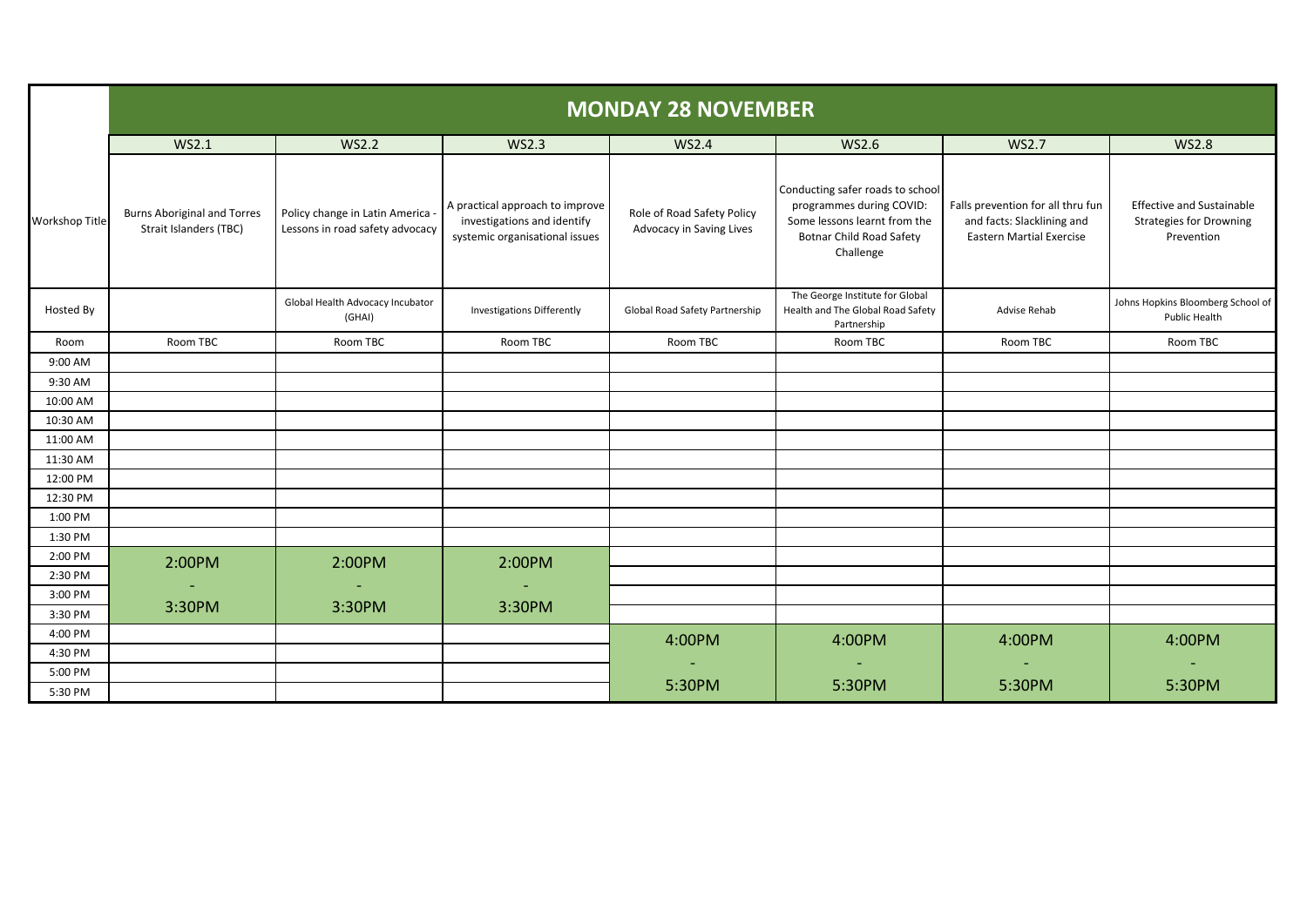|                       | TUESDAY 29 NOVEMBER (Workshops WS3.1 to WS3.7)                                           |                                                                                                       |                                                                                                                               |                                                               |                                                                                                                  |                                                                   |                                               |  |  |  |  |
|-----------------------|------------------------------------------------------------------------------------------|-------------------------------------------------------------------------------------------------------|-------------------------------------------------------------------------------------------------------------------------------|---------------------------------------------------------------|------------------------------------------------------------------------------------------------------------------|-------------------------------------------------------------------|-----------------------------------------------|--|--|--|--|
|                       | WS3.1                                                                                    | <b>WS3.2</b>                                                                                          | <b>WS3.3</b>                                                                                                                  | <b>WS3.4</b>                                                  | <b>WS3.5</b>                                                                                                     | <b>WS3.6</b>                                                      | <b>WS3.7</b>                                  |  |  |  |  |
| <b>Workshop Title</b> | The importance of coalitions for<br>strengthening road safety policy:<br>Global Examples | Using child and youth life-course<br>approaches to achieve effective<br>place-based injury prevention | The Global Road Safety Leadership<br>Alumni Fellowship Program:<br>Sustained capacity-building through<br>one-year mentorship | Effective Hazard Identification and<br><b>Risk Assessment</b> | Innovative Approaches to Capacity<br>Development for Injury Prevention<br>in Low- and Middle-Income<br>Countries | Building a Media Campaign<br><b>Evaluation Plan</b>               | Psychosocial Risk<br>Management at Work       |  |  |  |  |
| Hosted By             | Global Health Advocacy Incubator                                                         | Communities that Care (CTC)                                                                           | Johns Hopkins Bloomberg School of<br>Public Health                                                                            | Engineering. Systems. Management                              | Johns Hopkins International Injury<br>Research Unit                                                              | International Safety Media Awards<br>and Center for Safe Alaskans | Australasian University Safety<br>Association |  |  |  |  |
| Room                  | Room TBC                                                                                 | Room TBC                                                                                              | Room TBC                                                                                                                      | Room TBC                                                      | Room TBC                                                                                                         | Room TBC                                                          | Room TBC                                      |  |  |  |  |
| 7:00 AM               |                                                                                          | 7:00AM<br>7:00AM<br>7:00AM                                                                            |                                                                                                                               |                                                               |                                                                                                                  |                                                                   |                                               |  |  |  |  |
| 7:30 AM               |                                                                                          |                                                                                                       |                                                                                                                               |                                                               |                                                                                                                  |                                                                   |                                               |  |  |  |  |
| 8:00 AM               | 8:30AM<br>8:30AM                                                                         |                                                                                                       | 8:30AM                                                                                                                        |                                                               |                                                                                                                  |                                                                   |                                               |  |  |  |  |
| 8:30 AM               |                                                                                          |                                                                                                       |                                                                                                                               |                                                               |                                                                                                                  |                                                                   |                                               |  |  |  |  |
| 9:00 AM               |                                                                                          |                                                                                                       |                                                                                                                               |                                                               |                                                                                                                  |                                                                   |                                               |  |  |  |  |
| 9:30 AM               |                                                                                          |                                                                                                       |                                                                                                                               |                                                               |                                                                                                                  |                                                                   |                                               |  |  |  |  |
| 10:00 AM              |                                                                                          |                                                                                                       |                                                                                                                               |                                                               |                                                                                                                  |                                                                   |                                               |  |  |  |  |
| 10:30 AM              |                                                                                          |                                                                                                       |                                                                                                                               |                                                               |                                                                                                                  |                                                                   |                                               |  |  |  |  |
| 11:00 AM              |                                                                                          |                                                                                                       |                                                                                                                               | 11:00 AM                                                      | 11:00 AM                                                                                                         | 11:00 AM                                                          |                                               |  |  |  |  |
| 11:30 AM              |                                                                                          |                                                                                                       |                                                                                                                               |                                                               |                                                                                                                  |                                                                   |                                               |  |  |  |  |
| 12:00 PM<br>12:30 PM  |                                                                                          |                                                                                                       |                                                                                                                               | 12:30 PM                                                      | 12:30 PM                                                                                                         | 12:30 PM                                                          |                                               |  |  |  |  |
| 1:00 PM               |                                                                                          |                                                                                                       |                                                                                                                               |                                                               |                                                                                                                  |                                                                   |                                               |  |  |  |  |
| 1:30 PM               |                                                                                          |                                                                                                       |                                                                                                                               |                                                               |                                                                                                                  |                                                                   |                                               |  |  |  |  |
| 2:00 PM               |                                                                                          |                                                                                                       |                                                                                                                               |                                                               |                                                                                                                  |                                                                   |                                               |  |  |  |  |
| 2:30 PM               |                                                                                          |                                                                                                       |                                                                                                                               |                                                               |                                                                                                                  |                                                                   | 2:00PM                                        |  |  |  |  |
| 3:00 PM               |                                                                                          |                                                                                                       |                                                                                                                               |                                                               |                                                                                                                  |                                                                   | $\sim$                                        |  |  |  |  |
| 3:30 PM               |                                                                                          |                                                                                                       |                                                                                                                               |                                                               |                                                                                                                  |                                                                   | 3:30PM                                        |  |  |  |  |
| 4:00 PM               |                                                                                          |                                                                                                       |                                                                                                                               |                                                               |                                                                                                                  |                                                                   |                                               |  |  |  |  |
| 4:30 PM               |                                                                                          |                                                                                                       |                                                                                                                               |                                                               |                                                                                                                  |                                                                   |                                               |  |  |  |  |
| 5:00 PM               |                                                                                          |                                                                                                       |                                                                                                                               |                                                               |                                                                                                                  |                                                                   |                                               |  |  |  |  |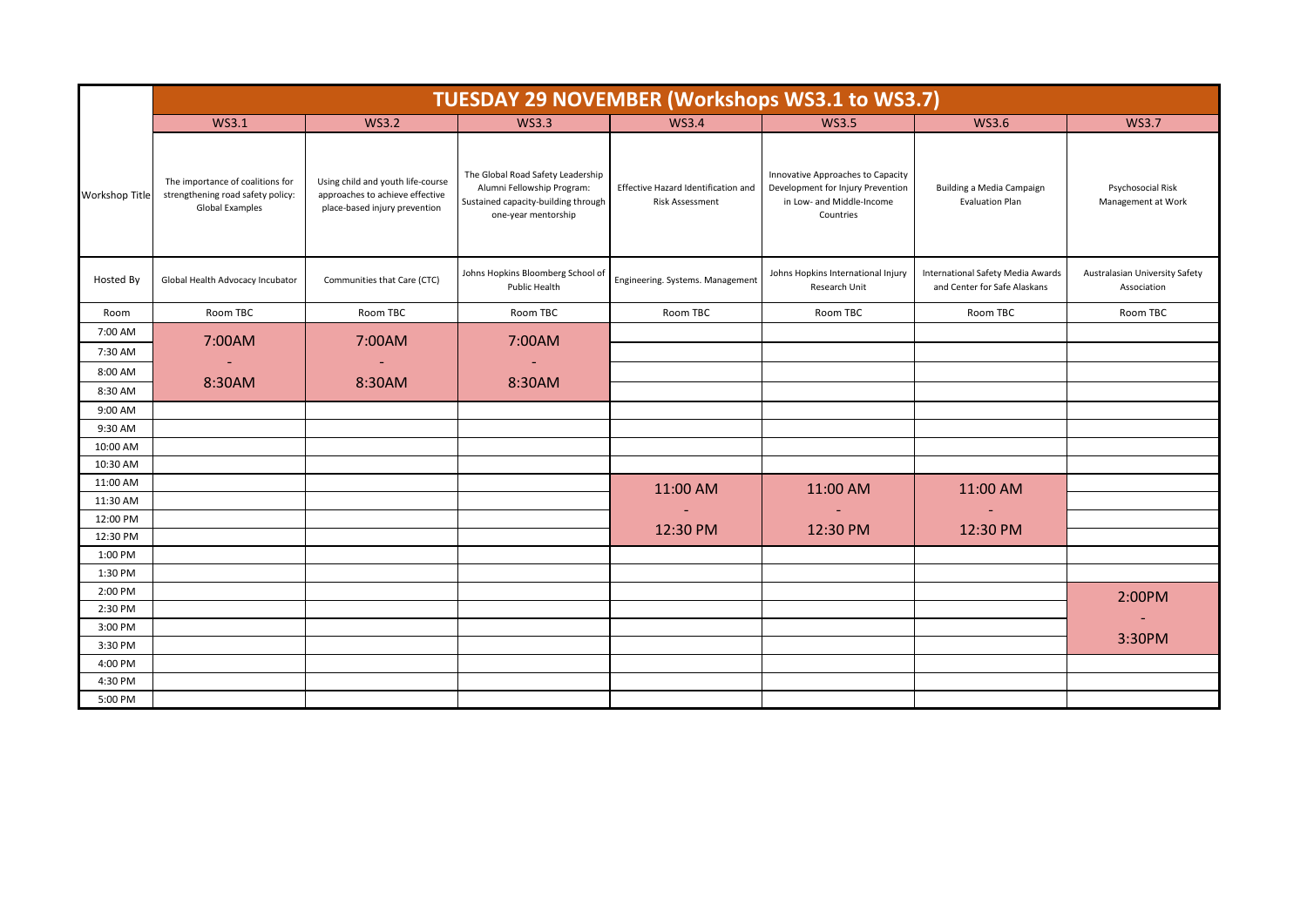|                | contdTUESDAY 29 NOVEMBER (Workshops WS3.8 to WS3.14)                            |                                                                                                                               |                                |            |                                                                                                      |            |                |                            |  |  |  |  |
|----------------|---------------------------------------------------------------------------------|-------------------------------------------------------------------------------------------------------------------------------|--------------------------------|------------|------------------------------------------------------------------------------------------------------|------------|----------------|----------------------------|--|--|--|--|
|                | <b>WS3.8</b>                                                                    | <b>WS3.9</b>                                                                                                                  | WS3.10                         | WS3.11     | WS3.15                                                                                               | WS3.12     | WS3.13         | WS3.14                     |  |  |  |  |
| Workshop Title | Enhancing collaboration in injury<br>prevention in Australia and New<br>Zealand | Understanding sports injury from<br>administrative data sources:<br>critical analysis of features and<br>reporting standards. | Global burden of Disease (TBC) | Fire (TBC) | Babies Break If You Shake Them:<br>Optimum Strategies to Prevent<br>Inflicted Traumatic Brain Injury | Road (TBC) | Drowning (TBC) | <b>ECR Meet the Editor</b> |  |  |  |  |
| Hosted By      | Australasian University Safety<br>Association                                   | <b>Edith Cowan University</b>                                                                                                 |                                |            | Brain Injury Australia                                                                               |            |                |                            |  |  |  |  |
| Room           | Room TBC                                                                        | Room TBC                                                                                                                      | Room TBC                       | Room TBC   | Room TBC                                                                                             | Room TBC   | Room TBC       | Room TBC                   |  |  |  |  |
| 7:00 AM        |                                                                                 |                                                                                                                               |                                |            |                                                                                                      |            |                |                            |  |  |  |  |
| 7:30 AM        |                                                                                 |                                                                                                                               |                                |            |                                                                                                      |            |                |                            |  |  |  |  |
| 8:00 AM        |                                                                                 |                                                                                                                               |                                |            |                                                                                                      |            |                |                            |  |  |  |  |
| 8:30 AM        |                                                                                 |                                                                                                                               |                                |            |                                                                                                      |            |                |                            |  |  |  |  |
| 9:00 AM        |                                                                                 |                                                                                                                               |                                |            |                                                                                                      |            |                |                            |  |  |  |  |
| 9:30 AM        |                                                                                 |                                                                                                                               |                                |            |                                                                                                      |            |                |                            |  |  |  |  |
| 10:00 AM       |                                                                                 |                                                                                                                               |                                |            |                                                                                                      |            |                |                            |  |  |  |  |
| 10:30 AM       |                                                                                 |                                                                                                                               |                                |            |                                                                                                      |            |                |                            |  |  |  |  |
| 11:00 AM       |                                                                                 |                                                                                                                               |                                |            |                                                                                                      |            |                |                            |  |  |  |  |
| 11:30 AM       |                                                                                 |                                                                                                                               |                                |            |                                                                                                      |            |                |                            |  |  |  |  |
| 12:00 PM       |                                                                                 |                                                                                                                               |                                |            |                                                                                                      |            |                |                            |  |  |  |  |
| 12:30 PM       |                                                                                 |                                                                                                                               |                                |            |                                                                                                      |            |                |                            |  |  |  |  |
| 1:00 PM        |                                                                                 |                                                                                                                               |                                |            |                                                                                                      |            |                |                            |  |  |  |  |
| 1:30 PM        |                                                                                 |                                                                                                                               |                                |            |                                                                                                      |            |                |                            |  |  |  |  |
| 2:00 PM        | 2:00PM                                                                          | 2:00PM                                                                                                                        | 2:00PM                         | 2:00PM     | 2:00PM                                                                                               |            |                |                            |  |  |  |  |
| 2:30 PM        | $\sim$                                                                          | $\sim$                                                                                                                        | $\sim$                         | $\sim$     | $\sim$                                                                                               |            |                |                            |  |  |  |  |
| 3:00 PM        |                                                                                 |                                                                                                                               |                                |            |                                                                                                      |            |                |                            |  |  |  |  |
| 3:30 PM        | 3:30PM                                                                          | 3:30PM                                                                                                                        | 3:30PM                         | 3:30PM     | 3:30PM                                                                                               |            |                |                            |  |  |  |  |
| 4:00 PM        |                                                                                 |                                                                                                                               |                                |            |                                                                                                      | 4:00PM     | 4:00PM         | 4:00PM                     |  |  |  |  |
| 4:30 PM        |                                                                                 |                                                                                                                               |                                |            |                                                                                                      |            |                |                            |  |  |  |  |
| 5:00 PM        |                                                                                 |                                                                                                                               |                                |            |                                                                                                      |            |                |                            |  |  |  |  |
| 5:30 PM        |                                                                                 |                                                                                                                               |                                |            |                                                                                                      | 5:30PM     | 5:30PM         | 5:30PM                     |  |  |  |  |